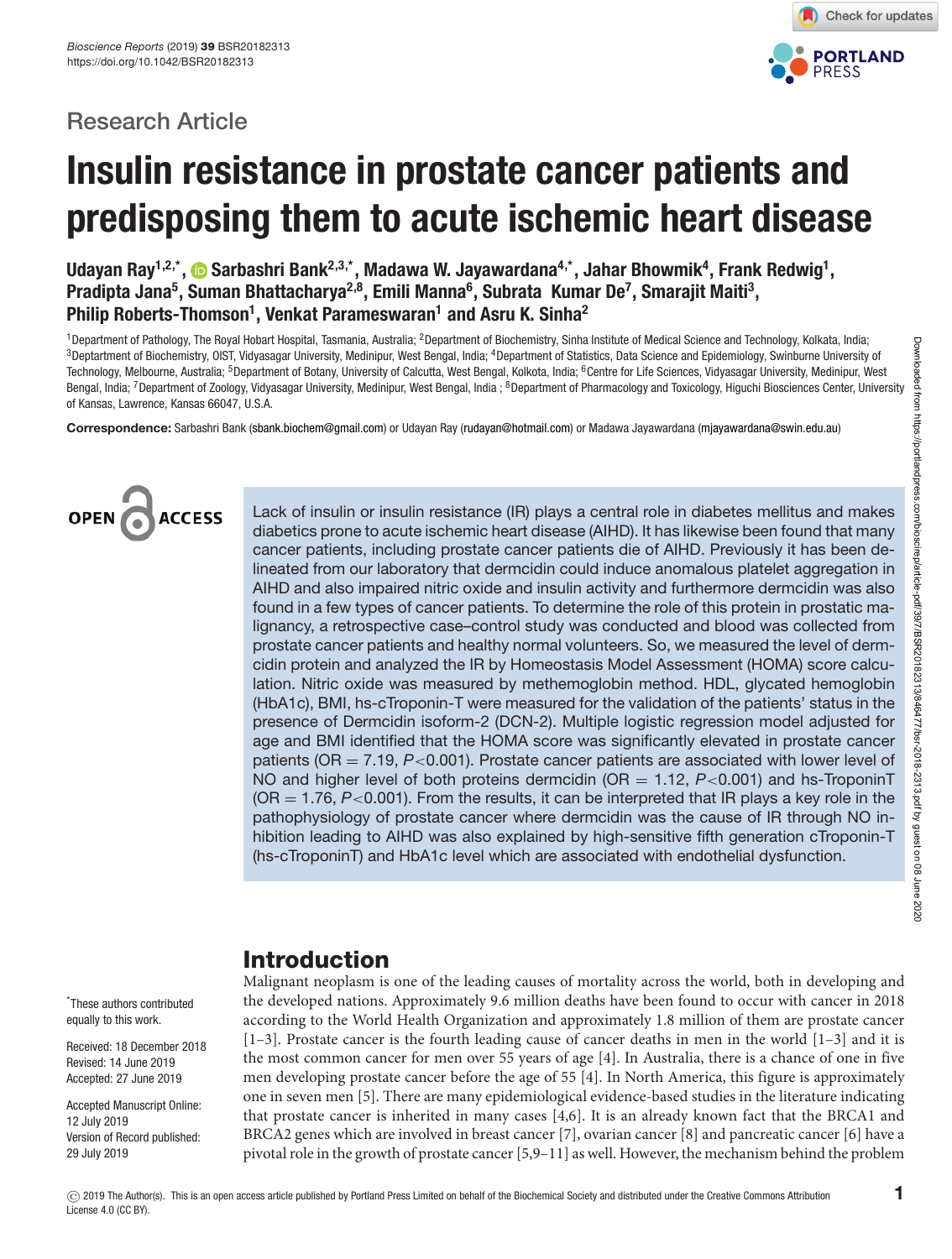

remains obscure in that area. It has been found that 30% prostate cancer at the age of 50 and 80% are at the age of 70, so it is well known that prostate cancer is the old-aged disease. It has been also identified that many of the prostate cancer patients die from cardiovascular diseases [\[12,](#page-7-2)[13\]](#page-7-3). It has been reported that the risk of coronary artery disease (CAD) is increased during first 6 months after prostate cancer diagnosis, and metastasis is associated with an increased risk of CAD [\[14\]](#page-7-4). Hypertension, diabetes mellitus, chronic kidney diseases and malignancy play the central roles in the pathophysiology of acute ischemic heart disease (AIHD) in these cardinal non-communicable diseases in the modern civilization [\[15–17\]](#page-7-5). In prostatic malignancy, patients die of AIHD, urinary tract infection, chronic kidney failure and cerebrovascular stroke. Metabolic syndromes are the risk factors of the prostate cancer [\[18\]](#page-7-6) but the mechanism of insulin resistance (IR), elevated insulin-like growth factors and even hyperinsulinemia have not been fully elucidated in the setting of prostate cancer.

CAD and cancer share common risk factors, such as smoking, and there is a moderately increased risk of tobacco-related cancers among survivors of myocardial infarction (MI). CAD may predate the development of cancer from the common pathophysiology of IR or may result from treatment of cancer itself. We reported from our laboratory that insulin is an antithrombotic humoral factor for the prevention of CAD through the production of nitric oxide [\[19\]](#page-7-7). Therefore, it could be speculated that IR might be the important issue in prostate cancer through the suppression of nitric oxide synthesis. We have likewise reported that the production of nitric oxide is greatly perturbed in cancer patients [\[20\]](#page-7-8). Dermcidin isoform-2 (DCN-2), an 11-kDa small, environmentally stress-induced protein, plays the main role in IR and produces atherosclerosis in the pericardial arteries of the heart and as a result cardiac cell death and acute MI (AMI) develop [\[21,](#page-7-9)[22\]](#page-7-10). DCN-2 protein functions as an inhibitor of all forms of nitric oxide synthases and inhibits the action of insulin in AIHD [\[21\]](#page-7-9). If there is an acute myocardial injury or necrosis, there is sharp elevation in hs-TroponinT level in the circulation of the patients. In the present study, we looked into the basic biochemical phenomenon which takes on an important pathophysiologic part at the molecular level to precipitate the AIHD in prostate cancer patients. Cardiovascular disease was found to occur in many cancer patients and here we considered only the prostate cancer patients to observe the IR by Homeostasis Model Assessment (HOMA) analysis. With the elevated IR condition, we also found some other increased level of risk factors of AIHD in prostate malignancy. And we found here dermcidin protein, which contributes one of the central roles in the regulation of other risk factors of vascular diseases. So, in this clinical experimentation, we have unveiled that these factors can control AIHD in prostate cancer wherever chemo, radiation or hormonal therapy-induced carcinogenic shock/dysfunction would be expected. Our objective was to evaluate if there is any correlation between IR (through the mediation of dermcidin protein, NO, HOMA score, Insulin, HDL) and status of prostate cancer outcome which is evaluated as health status. We were also intended to observe the relation of NO level with cancer outcome because our primary objective was to verify the cancer state and its influence on cardiac outcome.

# **Methods Chemicals**

Goat anti-rabbit immunoglobin-G alkaline phosphatase was purchased from Sigma–Aldrich. Enzyme-linked immunosorbent assay (ELISA) plates were from Nunc Roskilde, Denmark. Dermcidin primary antibody was from Abcam. High-sensitive fifth generation cTroponin-T (hs-cTroponinT). All the chemicals were of analytical grade.

### **Selection of prostate cancer patients**

The present study was based on a subset of patients drawn from a retrospective case–control study of prostate cancer patients who were seen at the Royal Hobart Hospital, Tasmania, Australia and Sinha Institute, India. Patients were eligible for the study if they met all of the following criteria:  $age > 40$  years; have not taken any aspirin-like medicine at least 1 month before the blood withdrawal. Those patients were included who were initially diagnosed with cancer and before the commencement of their formal treatment/medication blood sample was collected. We were able to avoid the influence of other disease and any medications. So, no cancer medicine was taken by the patients previously and before starting the cancer treatment, blood sample was withdrawn from the prostate cancer patients. Patients were excluded if any of the following criteria were encountered: diabetics and on insulin, nitrates and non-steroidal anti-inflammatory medications (NSAIDs), suffering from any life-threatening diseases; heart-failure and taking different kinds of medicines. A total of 27 prostate cancer patients (*n*=27) was considered and a total of 25 healthy control subjects who were free from any type of disease complicacy (subjects had no high blood pressure and had normal lipid profiles) and were not taking any kind of medicine since last 1 month, were included in the study.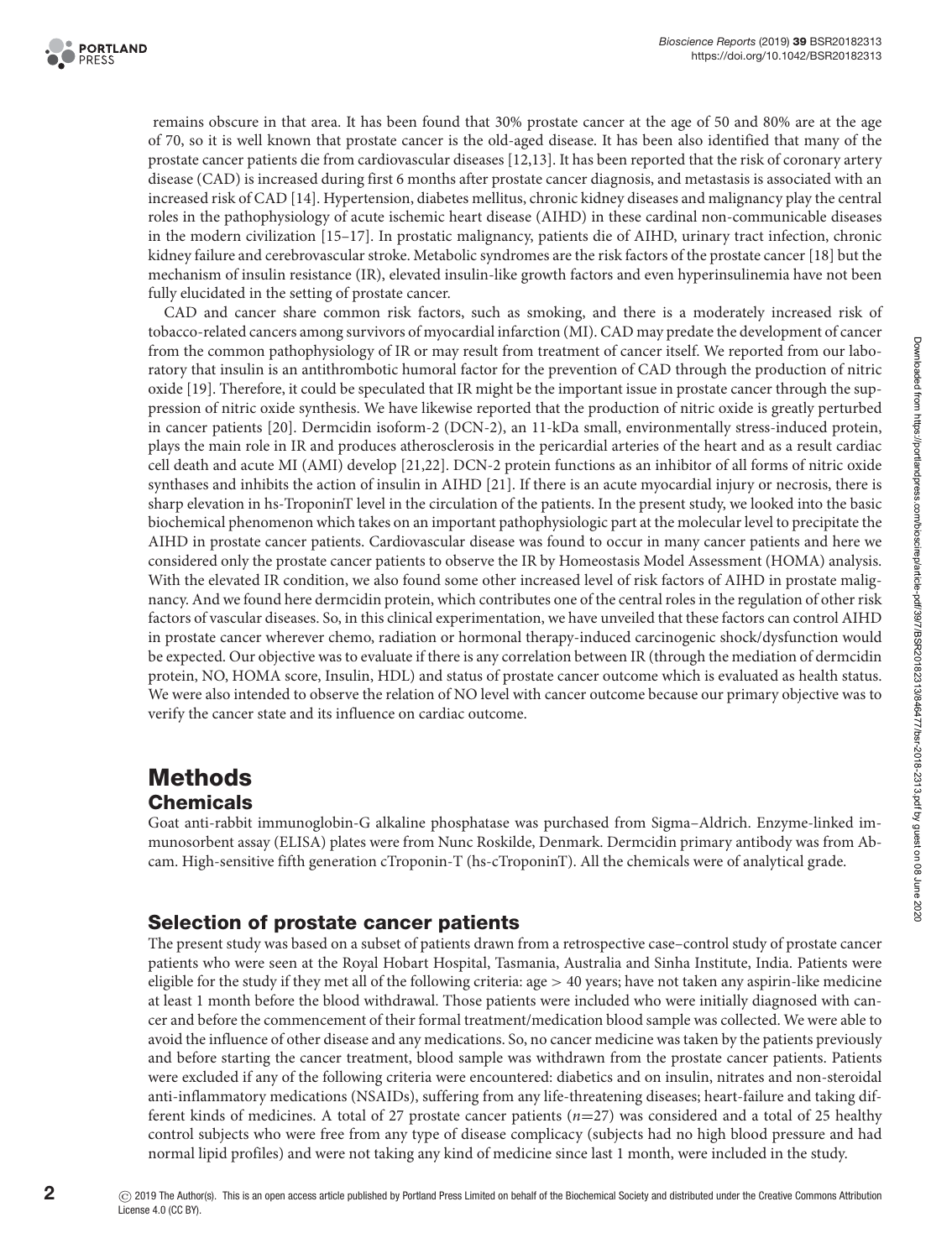

# **Diagnosis of prostate cancer**

All the suspected prostate cancer patients were diagnosed for its confirmation. The cancer patients who had PSA levels > 10 ng/ml were included in the experiment. Prostate cancer was confirmed by biopsy of prostate tissue (here it is noted that biopsy was not done in our experiment, but for the treatment of the cancer patients, we just took the data), both pre-operatively and post-operatively were taken into consideration and noted [Gleason score was (4+3), i.e., grade-3] otherwise doubtful samples were excluded from the study.

# **Collection of blood**

A total of 1.5 ml of blood was collected by vein puncture in citrate solution (1 vol. of citrate solution: 9 vol. of blood sample) from the study participants, including both prostate cancer patients (here it was noted that blood was drawn from the patients to know the parameters of the sample for their treatment purpose, we took a little amount of blood from the withdrawal sample) and healthy control subjects [\[23\]](#page-7-11).

# **Preparation of plasma**

Plasma was prepared from whole blood of study participants by centrifuging at 5000 rpm for 12 min as described previously [\[23\]](#page-7-11).

# **ELISA for dermcidin**

Plasma level of dermcidin was quantified by ELISA by using dermcidin antibody as described before [\[24\]](#page-7-12).

### **Assay of nitric oxide**

Production of nitric oxide was measured by the methemoglobin method by using Beckman spectrophotometer model DU by the spectral changes (575–630 nm) as described in [\[25,](#page-7-13)[26\]](#page-7-14) and the NO assay was confirmed by Chemiluminescence method [\[27\]](#page-7-15).

# **HOMA score analysis**

For the estimation of IR, HOMA-estimated IR (HOMA-IR) calculation was used for the study. In prostate cancer patients, HOMA score was analyzed by glucose level and insulin level. HOMA estimates the β-cell function and insulin sensitivity [\[28\]](#page-7-16). It was analyzed by means of the multiplication of the fasting plasma glucose (FPG) by fasting plasma insulin (FPI) and then divided by the constant 22.5 (the resultant value below 2.5 is normal). Insulin was measured by the Chemiluminescence assay in Immulite system and glucose was measured by Abbott Architect c-8000 by using the hexokinase method.

### **HDL measurement**

The plasma HDL level of the study participants was measured by using Architect ci8000/Cobas-6000 through immunoturbidimetric assay method.

# **hs-cTroponinT measurement**

Cardiac troponin-T is used for the diagnosis of AMI. hs-cTroponinT is able to measure very low level of troponin in AMI and was used here for the diagnostic accuracy of AMI. hs-cTroponinT was measured by Cobas 6000 Immuno-analyser.

# **Glycated hemoglobin measurement**

Bio-Rad's mini-column D-10 equipment using high performance liquid chromatography (HPLC) ion exchanger with mobile phase (gradient) and spectrophotometric detection was used to obtain glycated hemoglobin (HbA<sub>1c</sub>) measurements.

# **Statistical analysis**

Both descriptive and inferential statistical analyses were applied to the collected data using the R statistical software [\[29\]](#page-7-17). Continuous variables were expressed by the mean value and the corresponding 25th and 75th percentiles. The Student's *t* test was used for comparison of continuous variables. Multiple binary logistic regression model was applied to assess the association of the HOMA score, dermcidin, NO levels and hs-cTroponinT with the prostate cancer status, adjusting for the demographic variable age and the clinical variable BMI. A bias-reduction method that was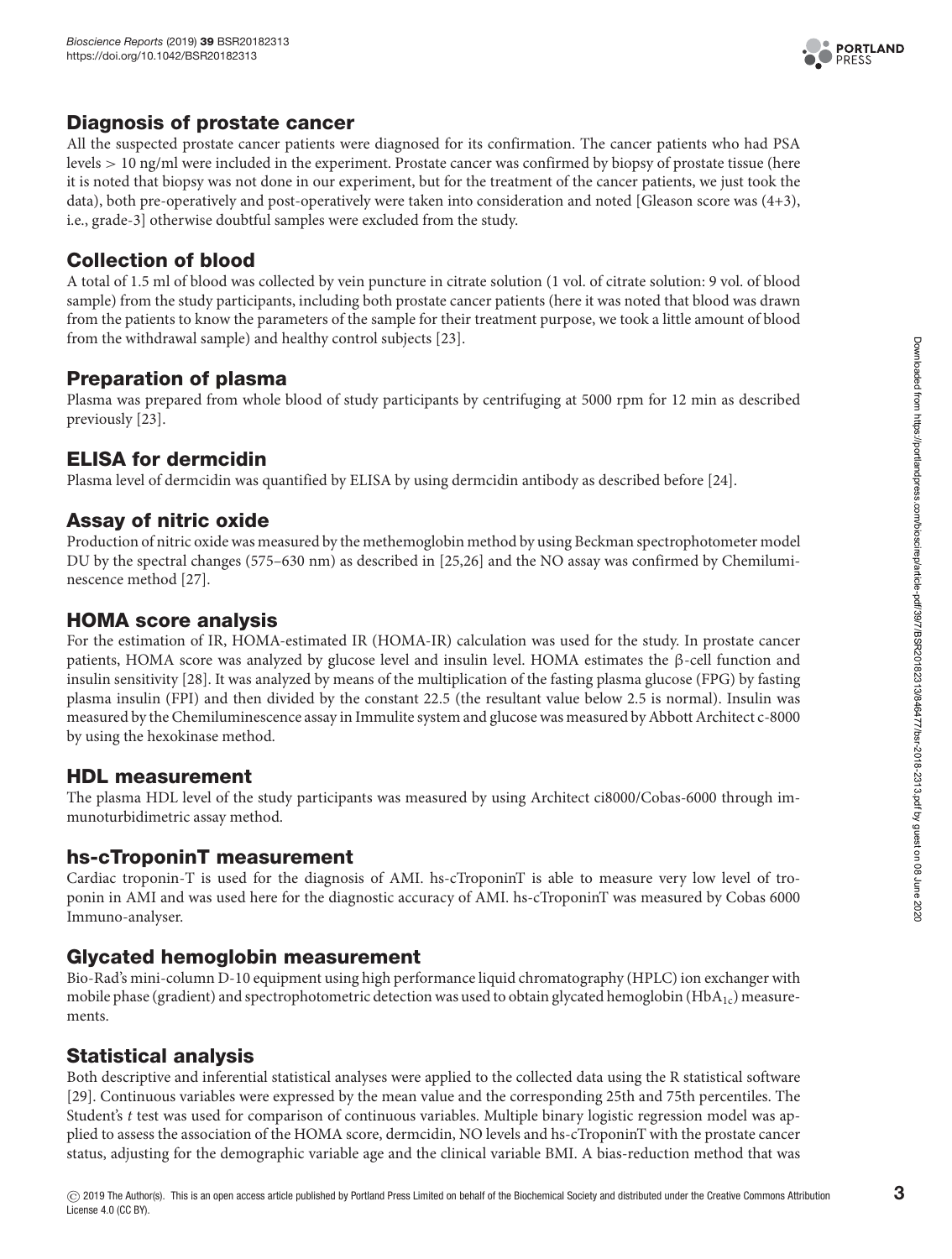#### **Table 1 Characteristics of the study population**

<span id="page-3-0"></span>

| <b>Characteristics</b>           | Case $(n=27)^{1}$ | Control $(n=25)^1$ | $P$ -value <sup>2</sup> (95% C.I.) |  |  |
|----------------------------------|-------------------|--------------------|------------------------------------|--|--|
| Age (years)                      | 70 (66-77)        | 58.7 (55-65)       | $< 0.001$ (6.4, 16.3)              |  |  |
| BMI ( $kg/m2$ )                  | 27.4 (26.5-28)    | 26.2 (25-26.8)     | 0.001(0.5, 1.9)                    |  |  |
| $HbA_{1c}$                       | $6.2(6.2-6.5)$    | $5.4(5.3 - 5.5)$   | $< 0.001$ (0.8, 1.0)               |  |  |
| <b>HOMA</b> score                | $5.2(4.2 - 6.2)$  | $2.3(2.0 - 2.3)$   | $< 0.001$ (2.2, 3.5)               |  |  |
| Glucose                          | $5.7(4.9-6.5)$    | $4.8(4.4 - 5.2)$   | $< 0.001$ (0.4, 1.4)               |  |  |
| Insulin                          | 21.8 (19.7-24.0)  | $10.4(9.5 - 11.5)$ | $< 0.001$ (9.4, 13.5)              |  |  |
| <b>HDL</b>                       | $0.9(0.8-1.0)$    | $1.3(1.2 - 1.4)$   | $< 0.001 (-0.5, -0.3)$             |  |  |
| Dermcidin (nM)                   | 71.5 (59.8-82.4)  | 17.9 (8.5-27.8)    | $< 0.001$ (45.9, 61.2)             |  |  |
| $NO$ (nmol/ $10^8$ platelets/ml) | $0.2(0.1 - 0.3)$  | $1.4(1.3 - 1.7)$   | $< 0.001 (-1.4, -1.1)$             |  |  |
| hs-cTroponinT                    | 20.4 (14.8-21.5)  | $4.9(3.4 - 5.9)$   | $< 0.001$ (12.3, 18.7)             |  |  |

<sup>1</sup> All the values are medians with 25th and 75th percentiles in parentheses.  $^{2}P$ -values were determined from the Student's t test.

#### **Table 2 Bias-reduced logistic regression results after adjusting for age and BMI**

<span id="page-3-1"></span>

| <b>Characteristics</b>                 | Adjusted odds ratio <sup>1</sup> | P-value |  |  |
|----------------------------------------|----------------------------------|---------|--|--|
| Dermcidin (nM)                         | 1.12(1.04, 1.21)                 | 0.003   |  |  |
| NO (nmol/10 <sup>8</sup> platelets/ml) | 0.02 (1.35E-03, 1.85E-01)        | < 0.001 |  |  |
| <b>HOMA</b> score                      | 7.19 (2.25, 22.94)               | < 0.001 |  |  |
| hs-cTroponinT                          | 1.76 (1.18, 2.60)                | 0.005   |  |  |
|                                        |                                  |         |  |  |

1Odds ratios are adjusted for the demographic variable age and clinical variable BMI. 95% confidence intervals are given in parentheses.

proposed in [\[30\]](#page-7-18) was considered when fitting the logistic regression models using the R software package *brglm* [\[31\]](#page-7-19). Bias-reduced methods are well-suited for small sample studies, which will have lower standard errors for the estimated parameters as compared with the traditional maximum likelihood estimates and it accounts for the complete or quasi separation issues in logistic regression [\[30](#page-7-18)[,32\]](#page-7-20). A two-tailed *P*-value of less than 0.05 was considered to indicate a statistically significant difference for all the analyses performed. All statistical analysis was performed using R statistical software [\[33\]](#page-7-21).

# **Results**

In [Table 1,](#page-3-0) we summarize the characteristics of the two groups of subjects in the study. We noticed a highly significant difference between prostate cancer patients and control group in demographic and clinical characteristics. Patients' group had a higher level of results compared with the control group in all the characteristics, except for HDL and NO.

### **Dermcidin level in prostate cancer patients and corresponding nitric oxide level**

As most of the prostate cancer patients die because of cardiac diseases, so we wanted to detect the DCN-2 protein and nitric oxide if any, in prostate cancer patients because NO was also reported to involve with DCN-2 protein in cardiovascular diseases [\[21](#page-7-9)[,22\]](#page-7-10). It was found from the ELISA experiment that the average dermcidin level in prostate cancer patients was 71.5 (59.8–82.4) nM. For the healthy control group, the average dermcidin level was 17.9 (8.5–27.8) nM. Binary logistic regression analysis of the dermcidin against the prostate cancer status (reference group: healthy partic-ipants) shows that there is a positive association with dermcidin and the prostate cancer status [\(Table 2\)](#page-3-1). Therefore, on average, dermcidin level is higher in prostate cancer patients as compared with the healthy participants of the study.

In contrast with a weak positive correlation with the healthy control group, we observed a moderate negative correlation between NO and dermcidin levels in prostate cancer patients [\(Table 3\)](#page-4-0). Hence, on an average the level of NO in prostate cancer patients is lower than the healthy participants' of the study. The average production of NO in prostate cancer patients was 0.2 (0.1–0.3)<sup>1</sup> nmol/10<sup>8</sup> platelets/ml. However, the average production of NO in healthy group

<span id="page-3-2"></span><sup>&</sup>lt;sup>1</sup>The 25th and 75th percentiles are given in the parentheses.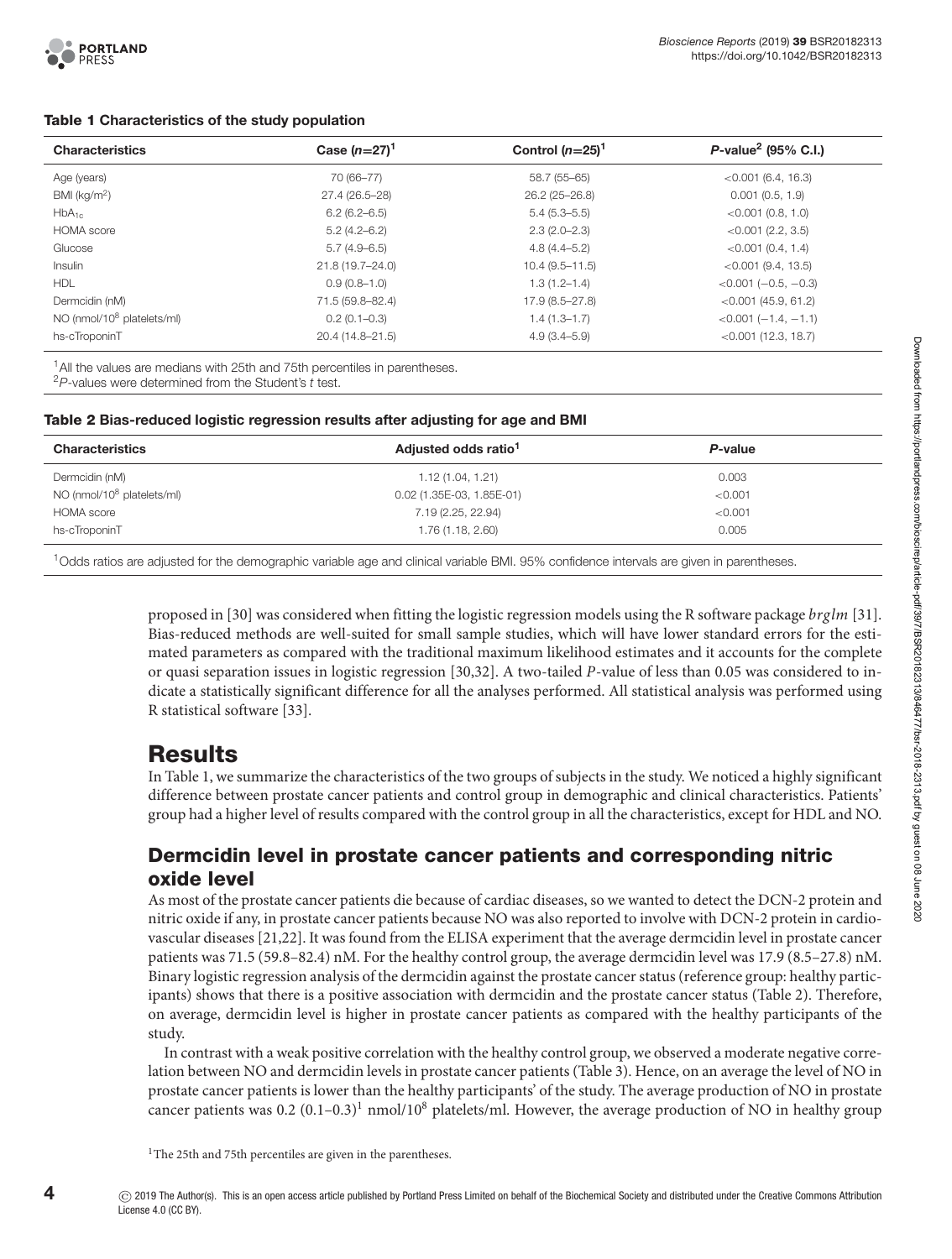

#### <span id="page-4-0"></span>**Table 3 Pearson's correlation coefficient values for the prostate cancer patients group and the healthy control group (in parentheses)**

|               | Age                                                                              | <b>BMI</b>          | HbA1c               | <b>HOMA</b>         | Glucose                       | <b>Insulin</b>                | <b>HDL</b>             | <b>Dermcidin</b>                  | <b>NO</b>              | hs-cTroponinT          |
|---------------|----------------------------------------------------------------------------------|---------------------|---------------------|---------------------|-------------------------------|-------------------------------|------------------------|-----------------------------------|------------------------|------------------------|
| Age           |                                                                                  | 0.020<br>$(-0.105)$ | 0.097(0.298)        | 0.156<br>$(-0.134)$ | $-0.002$<br>$(-0.061)$        | 0.398 <sup>1</sup><br>(0.129) | $-0.3951$<br>(0.289)   | $-0.090$<br>(0.457 <sup>1</sup> ) | $-0.022$<br>(0.149)    | 0.193(0.041)           |
| <b>BMI</b>    |                                                                                  |                     | 0.136<br>$(-0.084)$ | $-0.327$<br>(0.172) | 0.066<br>$(-0.306)$           | $-0.306$<br>(0.069)           | $-0.189$<br>(0.017)    | $-0.224$<br>$(-0.288)$            | $-0.084$<br>$(-0.001)$ | $-0.055$<br>$(-0.018)$ |
| $HbA_{1c}$    |                                                                                  |                     |                     | 0.211(0.253)        | 0.521 <sup>2</sup><br>(0.269) | 0.010(0.105)                  | $-0.196$<br>(0.266)    | 0.178(0.390)                      | $-0.043$<br>$(-0.032)$ | 0.217(0.054)           |
| <b>HOMA</b>   |                                                                                  |                     |                     | $\mathbf{1}$        | 0.331<br>$(-0.178)$           | 0.791 <sup>2</sup><br>(0.347) | $-0.157$<br>(0.199)    | 0.287(0.070)                      | 0.008(0.047)           | $-0.244(0.030)$        |
| Glucose       |                                                                                  |                     |                     |                     |                               | 0.002<br>$(-0.7862)$          | $-0.006$<br>$(-0.243)$ | 0.163(0.222)                      | 0.107<br>$(-0.073)$    | $-0.153(0.069)$        |
| Insulin       |                                                                                  |                     |                     |                     |                               |                               | $-0.272$<br>(0.249)    | 0.361(0.037)                      | $-0.095$<br>(0.103)    | $-0.038(0.038)$        |
| <b>HDL</b>    |                                                                                  |                     |                     |                     |                               |                               |                        | $-0.277$<br>(0.402 <sup>1</sup> ) | 0.101(0.294)           | $-0.285(0.125)$        |
| Dermcidin     |                                                                                  |                     |                     |                     |                               |                               |                        |                                   | $-0.5031$<br>(0.187)   | 0.054(0.005)           |
| <b>NO</b>     |                                                                                  |                     |                     |                     |                               |                               |                        |                                   | 1.                     | $-0.148(0.176)$        |
| hs-cTroponinT |                                                                                  |                     |                     |                     |                               |                               |                        |                                   |                        |                        |
|               | <sup>1</sup> Significance at 5% level.<br><sup>2</sup> Significance at 1% level. |                     |                     |                     |                               |                               |                        |                                   |                        |                        |

was  $1.4$   $(1.3-1.7)^1$  nmol/ $10^8$  platelets/ml. Binary logistic regression model (adjusting for age and BMI) indicated that there is a negative association with NO and the prostate cancer status.

### **Determination of HOMA-IR score analysis in prostate cancer patients and simultaneous detection of hs-cTroponin level**

From the epidemiological studies, it has been reported that IR is found in malignancy [\[34\]](#page-7-22) and as IR is well known in cardiac disease, so troponinT might be elevated. So, to test the hypothesis of IR in prostate cancer HOMA-IR was performed. In general, HOMA was found to increase in the prostate cancer patients, which indicates IR in prostate cancer patients [\(Table 1\)](#page-3-0). The average HOMA score for the prostate cancer patients was  $5.2$  (4.2–6.2)<sup>2</sup> and for the healthy control group it was 2.3  $(2.0-2.3)^2$ . There was a significant difference (*P*-value <0.01) in HOMA score values between the two groups [\(Table 1\)](#page-3-0). Furthermore, the binary logistic regression model (adjusted for age and BMI) [confirmed that there is a significant positive association with the HOMA score and the prostate cancer status \(Table](#page-3-1) 2).

hs-cTroponinT is an important marker protein to determine the level of AMI patients [\[35](#page-7-23)[,36\]](#page-7-24). In the present study, it was found that this marker protein amplified in prostate cancer patients with the simultaneous increase in HOMA score levels. There was a significant difference (*P*<0.001) in hs-cTroponinT levels across the healthy and the cancer group of patients [\(Table 1\)](#page-3-0), where the level of hs-cTroponinT is higher in prostate cancer patients as compared with the healthy group. Furthermore, the logistic regression model after adjusting for the age and BMI suggested there is a positive association with hs-cTroponinT and the prostate cancer status.

# **Discussion**

Herein it has been found that the risk factors of cardiovascular diseases are prevalent in the prostate malignancy due to IR which has been explained by HOMA score analysis and diminution of nitric oxide synthesis. From our previous experiment, we found that the death rate of the cancer patients is increasing due to AMI where NO is crucially involved [\[20\]](#page-7-8). The plasma level of NO, that has been reported to possess various anti-neoplastic properties [\[37–39\]](#page-7-25), was found to be diminished due to the impairment of insulin-activated nitric oxide synthase (IANOS) as a result of the appearance of a novel antibody against the enzyme in the circulation in various cancers compared with normal control [\[37\]](#page-7-25). It was reported that the resumption of NO synthesis through the neutralization of antibody resulted in

<span id="page-4-1"></span><sup>2</sup>The 25th and 75th percentiles are given in the parentheses.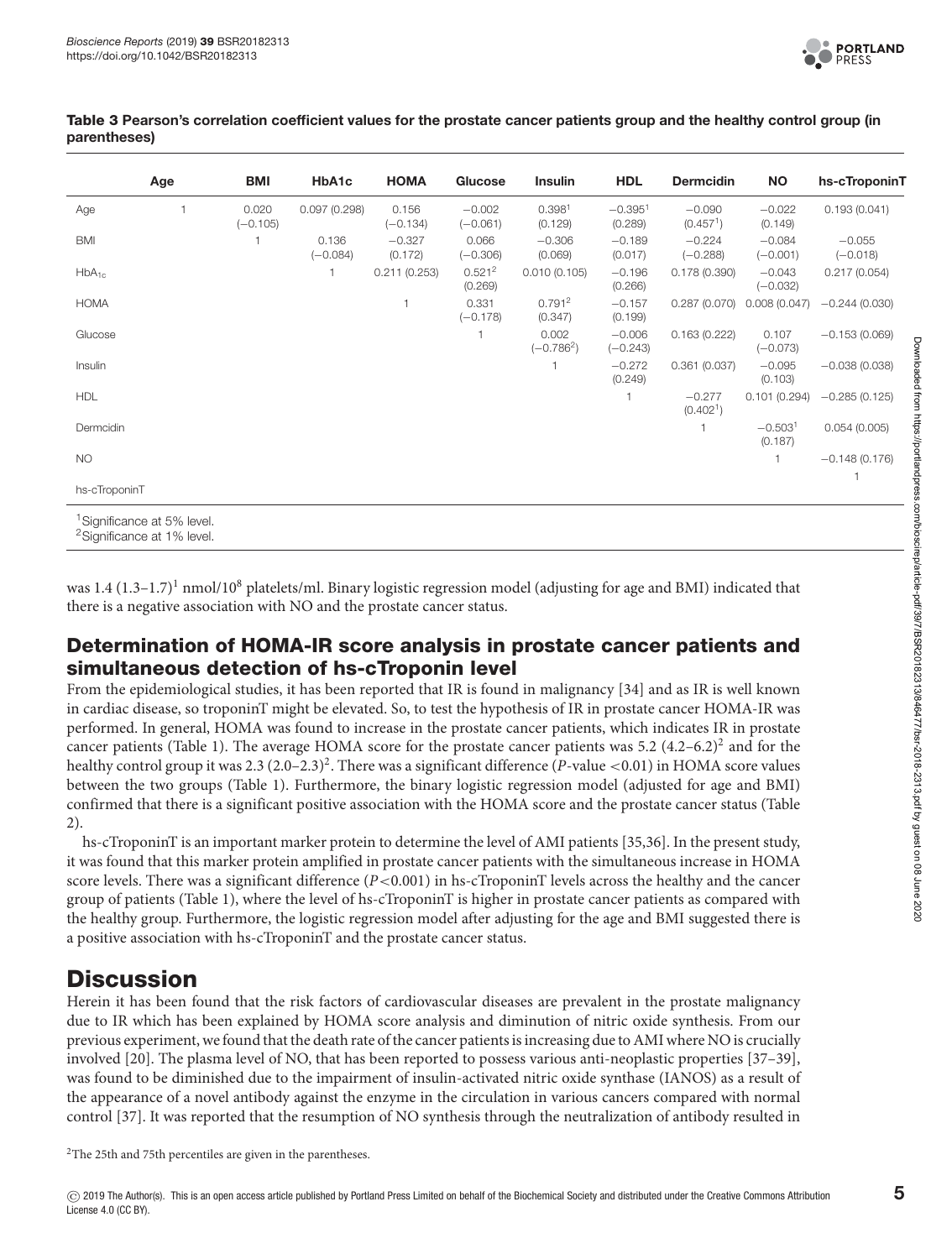favorable modifications of various cancer-associated pathophysiologic consequences [\[37\]](#page-7-25). We have reported before that restoration of nitric oxide in physiological level might be helpful to prevent the MI death *in vitro* [\[21\]](#page-7-9).

In some instances, it has been reported that higher degree of testosterone somehow might be the causative agent in prostate malignancy, though the exact mechanism was speculative [\[40\]](#page-8-0). From our previous experiment, we reported that in the presence of testosterone (male androgen hormone), aggregation of platelets was higher compared with control, whereas only ADP-induced platelet aggregation is a normal phenomenon [\[41\]](#page-8-1); so, prostate cancer patients are prone to AIHD in such cases. Most of the AIHD or CAD patients would have an IR and nitric oxide synthesis anomaly in their system, which ultimately results in a failed fight against inflammatory and ischemic events. Eventually the situation arises where platelets aggregate in the coronary arteries or cerebral arteries culminating an AMI or cerebrovascular stroke, respectively. It has been reported that dermcidin is a cancer cachectic and proteolysis inducing factor (PIF) [\[42\]](#page-8-2); it was also found to overexpress in malignant proliferative cells [\[43\]](#page-8-3). This stress-induced protein, which was found in the circulation of AMI and ACS patients, was the platelet aggregator and the inhibitor of the aspirin effect through the impairment of nitric oxide [\[21,](#page-7-9)[22\]](#page-7-10). We reported from our laboratory that dermcidin-induced hyperglycemia was due to the impairment of NO [\[44,](#page-8-4)[45\]](#page-8-5) which causes endothelial dysfunction relating to the elevated HbA1c [\[46,](#page-8-6)[47\]](#page-8-7). Insulin, which is an anti-thrombotic factor, plays a very important role in the inhibition of AIHD [\[19,](#page-7-7)[48\]](#page-8-8) through the production of nitric oxide [\[49\]](#page-8-9) by the expression of eNOS gene [\[50\]](#page-8-10). Insulin shows its thrombolytic activity by synthesizing plasmin from plasminogen and helped in the breakage of fibrinogen bond [\[51\]](#page-8-11). Insulin also imparts in the skeletal muscle vasodilation through the release of nitric oxide [\[52\]](#page-8-12), as such nitric oxide is the second messenger of insulin [\[53\]](#page-8-13). In different types of cancer, the production of nitric oxide was found to be zero or significantly diminished [\[20\]](#page-7-8) and it was also found that the low level of nitric oxide was the responsible factor for the creation of acute ischemic cardiac pain, so nitro compounds (nitroglycerin, isosorbide dinitrate) when administered can help in the neutralization of this acute chest pain through the expression of nitric oxide regulating protein [\[54\]](#page-8-14). So, it can be argued that diminished nitric oxide might be the factor in prostate cancer patients predisposing to AIHD. In case of IR in prostate cancer patients, heterogeneous binding of insulin was inhibited on the platelet surface and that is why the level of insulin was found to be low and here DCN-2 might impart the major role in the reduction or impairment of insulin action in the condition as described before [\[21\]](#page-7-9). It was also reported that DCN-2 was involved in different types of cancer progression and metastasis; expression of dermcidin gene was involved in the development of micro-environment of prostate cancer in hypoxia [\[55\]](#page-8-15) and consequently it was also demonstrated before that the protein was responsible for the aggregation of platelets and inhibition of the effect of aspirin in AMI patients [\[21\]](#page-7-9).

In the present study, we observed that the dermcidin concentration was higher in prostate cancer patients with the simultaneous low production of NO, while in healthy participants' nitric oxide production was found to be normal. Physiological level of nitric oxide is very significant because it acts as a messenger molecule in several cellular functions. Furthermore, HOMA score was found to be elevated in prostate cancer patients. This explains the IR in those patients. We also observed that the hs-TroponinT levels were significantly higher in prostate cancer patients. But the fallacy is that the androgen deprivation therapy (ADT) [\[56\]](#page-8-16) or radiation/chemotherapy is employed in the prevention of prostate malignancy but these agents can induce cardiotoxicity and many of the prostate cancer patients die due to cardiac diseases not from cancer. So, our experimental approach showed that dermcidin might regulate other parameters which are involved in cardiac diseases and if we aware of DCN-2 regulated IR (HOMA score analysis), NO,  $HbA_{1c}$  and cTroponinT level, then our experiment might be helpful for the prostate cancer patients (patients are already in the IR state and prone to AIHD development) to whom different types of cardiotoxic therapy would be exposed, because the timing and dosages of therapeutic agents then would be exposed in a controlled manner and cardiotoxicity might be decreased at least. Not only the abovementioned way of exposure, but also the aspirin therapy might be helpful through the inhibition of DCN-2 activity by aspirin's low and specific dose [\[57](#page-8-17)[,21\]](#page-7-9).

Though our experimental sample size is not large, but has an important clinical outcome which is explained above. A larger study with more primary cases is required to further validate the research findings of the present study. Furthermore, the case–control study was not an age-matched study. However, to account for this the demographic variable, age was adjusted in the multiple logistic regression models along with the clinical variable BMI. So, despite the small sample size, it can be assumed from the above found results of clinical experimentation that dermcidin could be one of the responsible factors for the creation of prostate malignancy and concomitantly IR here. Previously, it was found that dermcidin impaired the insulin activity through NO inhibition [\[22,](#page-7-10)[44\]](#page-8-4) and the found result of elevated HbA1c level and lower level of NO are the indication of endothelial dysfunction which actually precipitates cardiovascular disease. Chest pain is the distinctive feature of AMI and low level of NO might be the causative factor of pain in AMI, and cTroponon is the well known marker of the occurrence of AMI. So, from the results it can be inferred that IR in prostate malignancy plays the critical role by the induction of dermcidin protein and other risk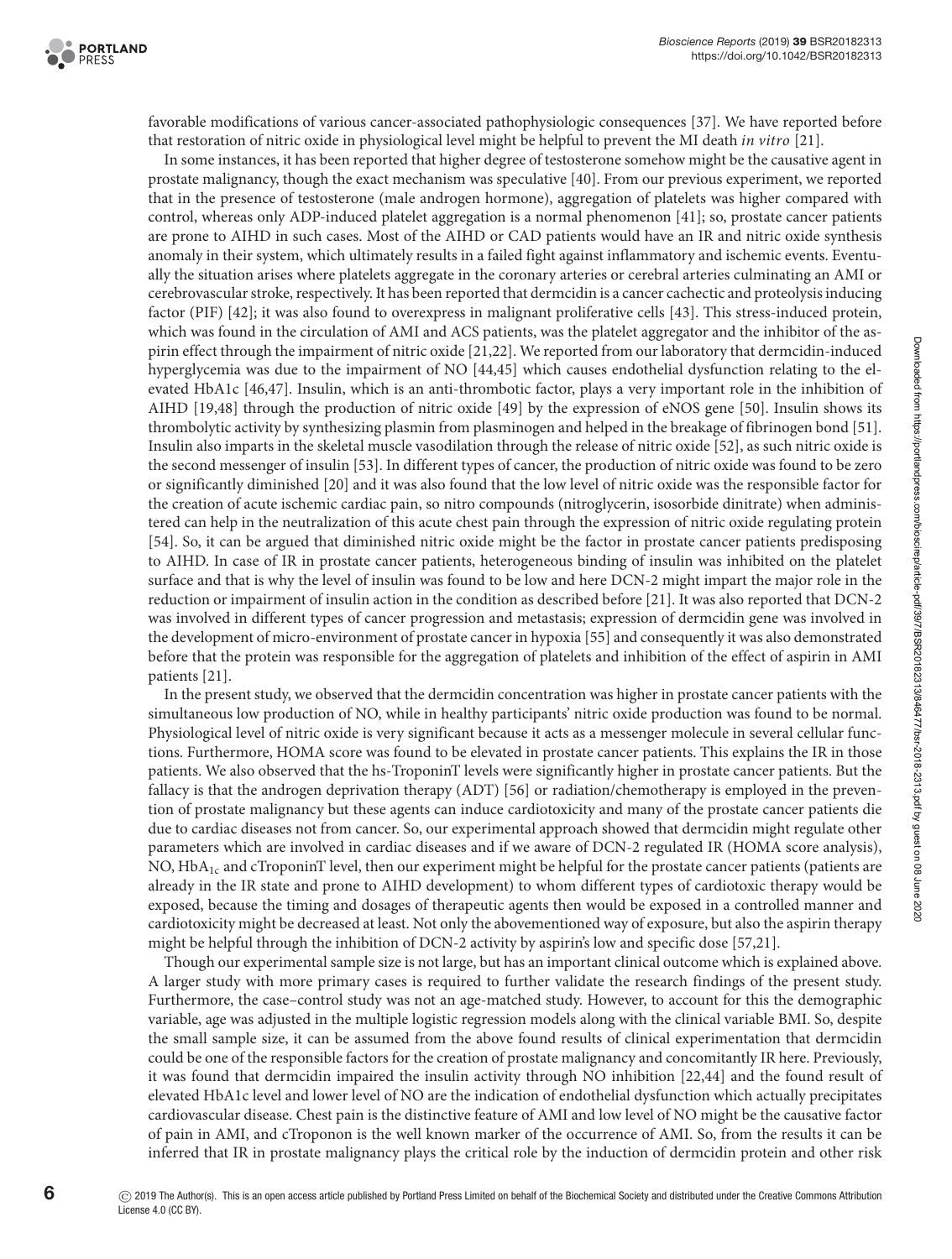

factors, which help in the construction of micro-environment of acute cardiac disease in prostate cancer patients and it can be presumed that various anti-cancer therapies might worsen the situation. We found a highly significant correlation between severity of prostate cancer status and cardiac failure outcome. And in this association the role of dermcidin via dysregulation of NO has been very prominent. The oxidative stress condition initiated due to cancer causing factors was the major determinant of DCD production and NO inhibition. That finally resulted in cardiac anomalies.

#### **Acknowledgments**

We express our sincere respect and gratitude to the late Prof. Asru K. Sinha for starting the work.

#### **Ethics Statement**

Selection of subjects with their consent from Sinha Institute of Medical Science and Technology, Calcutta and Human Research Ethics Committee of Tasmania, Royal Hobart Hospital in Australia with the existing history of prostate cancer and superimposed Acute Coronary Syndrome (ACS). Ethics approval: Human Research Ethics Committee (Tasmania) Network, Approval Ref. No: H11427. All procedures performed in studies involving human participants were in accordance with the ethical standards of the institutional and/or national research committee and with the 1964 Helsinki Declaration and its later amendments or comparable ethical standards. It was confirmed that patient consent was written and obtained from all individual participants included in the study.

#### **Funding**

This work was supported by the DST Inspire fellow, Dept. of Science and Technology, Govt. of India [grant number /INSPIRE Fellowship /2014/308 (to Sarbashri Bank)].

#### **Author Contribution**

Udayan Ray and Sarbashri Bank conceived the study, developed the design of the study and coordination, performed experiment, collected data and drafted the manuscript. Madawa W. Jayawardana performed all the statistical analyses, interpretation of the results and helped to draft the manuscript. Jahar Bhowmik provided statistical analysis support and helped to draft the manuscript. Frank Redwig, Suman Bhattacharya, Pradipta Jana and Emili Manna assisted in study design and data collection. Subrata Kumar De, Smarajit Maiti, Phil Roberts-Thomson and Venkat Parameswaran helped in the study and intellectual support. All authors reviewed the manuscript.

#### **Competing Interests**

The authors declare that there are no competing interests associated with the manuscript.

#### **Abbreviations**

ACS , acute coronary syndrome; AIHD, acute ischemic heart disease; AMI , acute myocardial infarction; BMI , Body Mass Index; BRCA, Breast Cancer gene; CAD , coronary artery disease; C.I. , confidence interval; DCN-2, Dermcidin isoform-2; ELISA, enzyme-linked immunosorbent assay; eNOS , endothelial nitric oxide synthase; HbA1C , glycated hemoglobin; HDL , high-density lipoproteins; HOMA, homeostasis model assessment; HOMA-IR, HOMA-estimated insulin resistance; hs-cTroponin T , high-sensitive cardiac troponin T; IR, insulin resistance; MI, myocardial infarction; OR , odds ratio; PSA , Prostate-specific antigen.

#### **References**

- <span id="page-6-0"></span>1 World Health Organization, International Agency for Research on Cancer (2018) Cancer Today fact sheet: Prostate source: Globocan 2018; The Global Cancer Observatory. http://www.who.int/news-room/fact-sheets/detail/cancer
- 2 Bray, F., Ferlay, J., Soerjomataram, I., Siegel, R.L., Torre, L.A. and Jemal, A. (2018) Global cancer statistics 2018: GLOBOCAN estimates of incidence and mortality worldwide for 36c ancers in 185 countries. CA Cancer J. Clin. **68**, 394–424, <https://doi.org/10.3322/caac.21492>
- 3 Ferlay, J., Colombet, M., Soerjomataram, I., Mathers, C., Parkin, D.M., Piñeros, M. et al. (2019) Estimating the global cancer incidence and mortality in 2018: GLOBOCAN sources and methods. Int. J. Cancer **144**, 1941–1953, <https://doi.org/10.1002/ijc.31937>
- <span id="page-6-1"></span>4 Center for Genetic Education (2015) Genetics and Prostate Cancer (factsheet no. 35). http://www.who.int/news-room/fact-sheets/detail/cancer
- <span id="page-6-2"></span>5 Siegel, R., Ma, J., Zou, Z. and Jemal, A. (2014) Cancer statistics, 2014. CA Cancer J. Clin. **64**, 9–29
- <span id="page-6-3"></span>6 Carter, B.S. (1993) Hereditary prostate cancer: epidemiologic and clinical features. J. Urol. **150**, 797–802, [https://doi.org/10.1016/S0022-5347\(17\)35617-3](https://doi.org/10.1016/S0022-5347(17)35617-3)
- <span id="page-6-4"></span>7 Bordeleau, L. (2011) Diabetes and breast cancer among women with brca1 and brca2 mutations. Cancer **117**, 1812–1818, <https://doi.org/10.1002/cncr.25595>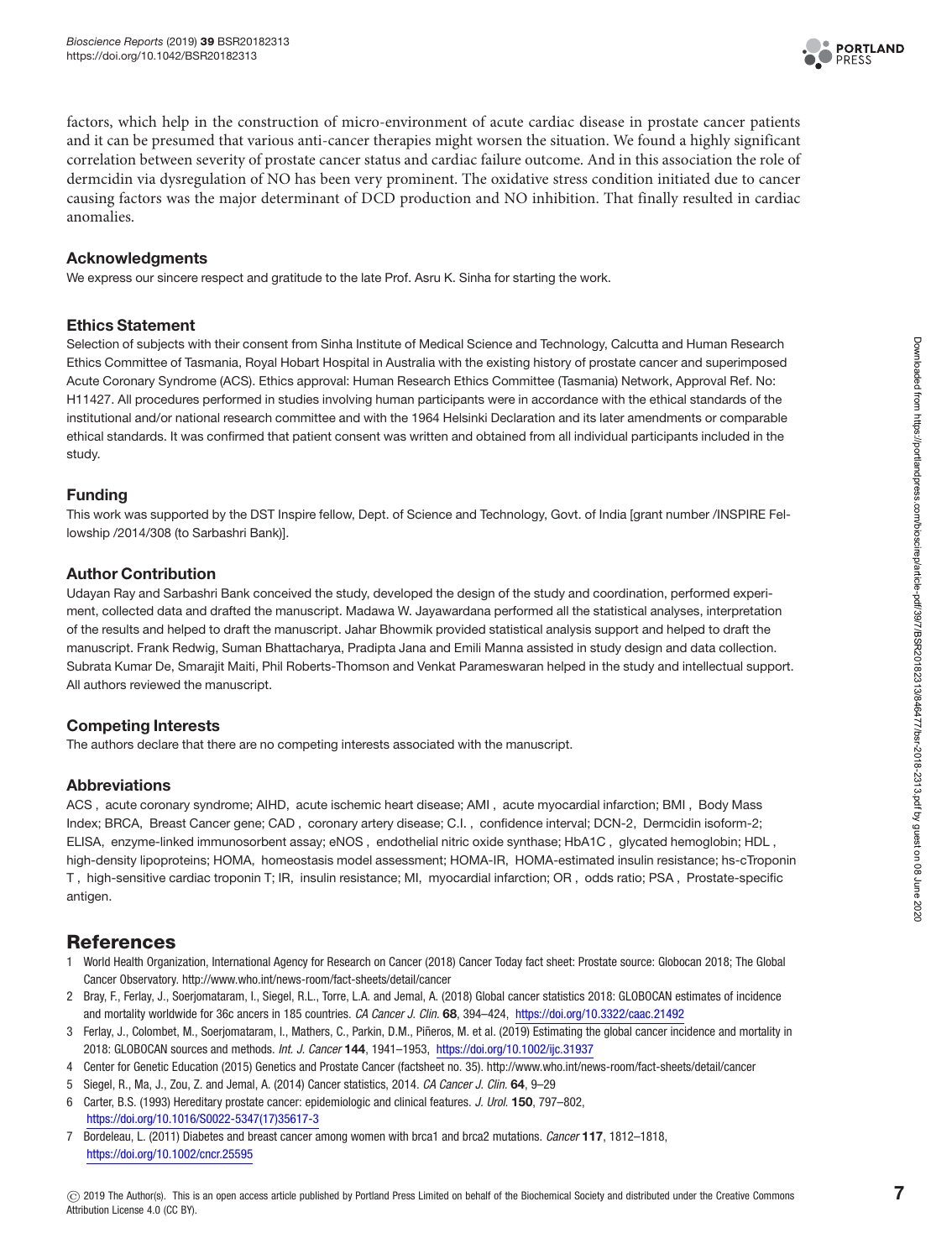

- <span id="page-7-0"></span>8 Risch, H.A. (2001) Prevalence and penetrance of germline brca1 and brca2 mutations in a population series of 649 women with ovarian cancer. Am. J. Hum. Genet. **68**, 700–710, <https://doi.org/10.1086/318787>
- <span id="page-7-1"></span>9 Castro, E. and Eeles, R. (2012) The role of BRCA1 and BRCA2 in prostate cancer. Asian J. Androl. **14**, 409–414, <https://doi.org/10.1038/aja.2011.150>
- 10 Agalliu, I. (2007) Germline mutations in the BRCA2 gene and susceptibility to hereditary prostatecancer. Clin. Cancer Res. **13**, 839–843, <https://doi.org/10.1158/1078-0432.CCR-06-2164>
- 11 Cavanagh, H. and Rogers, K.M. (2015) The role of BRCA1 and BRCA2 mutations in prostate, pancreatic and stomach cancers. Hered. Cancer Clin. Pract. **13**, 16, <https://doi.org/10.1186/s13053-015-0038-x>
- <span id="page-7-2"></span>12 Van Hemelrijck, M. (2010) Absolute and relative risk of cardiovascular disease in men with prostate cancer: results from the Population-Based PCBaSe Sweden. J. Clin. Oncol. **28**, 3448–3456, <https://doi.org/10.1200/JCO.2010.29.1567>
- <span id="page-7-3"></span>13 Saigal, C.S. (2007) Androgen deprivation therapy increases cardiovascular morbidity in men with prostate cancer. Cancer **110**, 1493–1500, <https://doi.org/10.1002/cncr.22933>
- <span id="page-7-4"></span>14 Zoller, B., Ji, J., Sundquist, J. and Sundquist, K. (2012) Risk of coronary heart disease in patients with cancer: a nationwide follow-up study from Sweden. Eur. J. Cancer **48**, 121–128, <https://doi.org/10.1016/j.ejca.2011.09.015>
- <span id="page-7-5"></span>15 Gansevoort, R.T. (2013) Chronic kidney disease and cardiovascular risk: epidemiology, mechanisms, and prevention. Lancet **382**, 339–352, [https://doi.org/10.1016/S0140-6736\(13\)60595-4](https://doi.org/10.1016/S0140-6736(13)60595-4)
- 16 Hu, C.S., Wu, Q.H. and Hu, D.Y. (2014) Cardiovascular, diabetes, and cancer strips: evidences, mechanisms, and classifications. J. Thorac. Dis. **6**, 1319–1328
- 17 Bowden, D.W. (2006) Coincident linkage of type 2 diabetes, metabolic syndrome, and measures of cardiovascular disease in a genome scan of the diabetes heart study. Diabetes **55**, 1985–1994, <https://doi.org/10.2337/db06-0003>
- <span id="page-7-6"></span>18 Chu, D.I. and Freedland, S.J. (2011) Metabolic risk factors in prostate cancer. Cancer **117**, 2020–2023, <https://doi.org/10.1002/cncr.25749>
- <span id="page-7-7"></span>19 Chakraborty, K. and Sinha, A.K. (2004) The role of insulin as an antithrombotic humoral factor. Bioessays **26**, 91–98, <https://doi.org/10.1002/bies.10375>
- <span id="page-7-8"></span>20 Ghosh, R. (2014) Reduction of death rate due to acute myocardial infarction in subjects with cancers through systemic restoration of impaired nitric oxide. PLoS ONE **9**, e88639, <https://doi.org/10.1371/journal.pone.0088639>
- <span id="page-7-9"></span>21 Bank, S., Jana, P., Maiti, S., Guha, S. and Sinha, A.K. (2014) Dermcidin isoform-2 induced nullification of the effect of acetyl salicylic acid in platelet aggregation in acute myocardial infarction. Sci. Rep. **4**, 5804, <https://doi.org/10.1038/srep05804>
- <span id="page-7-10"></span>22 Ghosh, R. (2011) The appearance of dermcidin isoform 2, a novel platelet aggregating agent in the circulation in acute myocardial infarction that inhibits insulin synthesis and the restoration by acetyl salicylic acid of its effects. J. Thromb. Thrombolysis **31**, 13–21, <https://doi.org/10.1007/s11239-010-0515-z>
- <span id="page-7-11"></span>23 Chakraborty, K., Khan, G.A., Banerjee, P., Ray, U. and Sinha, A.K. (2003) Inhibition of human blood platelet aggregation and the stimulation of nitric oxide synthesis by aspirin. Platelets **14**, 421–427, <https://doi.org/10.1080/095371032000158763>
- <span id="page-7-12"></span>24 Engvall, E. and Perlmann, P. (1972) Enzyme-linked immunosorbent assay, Elisa. 3. Quantitation of specific antibodies by enzyme-labeled anti-immunoglobulin in antigen-coated tubes. J. Immunol. **109**, 129–135
- <span id="page-7-13"></span>25 Sinha, A.K., Bhattacharya, S., Acharya, K. and Mazumder, S. (1999) Stimulation of nitric oxide synthesis and protective role of insulin in acute thrombosis in vivo. Life Sci. **65**, 2687–2696, [https://doi.org/10.1016/S0024-3205\(99\)00537-8](https://doi.org/10.1016/S0024-3205(99)00537-8)
- <span id="page-7-14"></span>26 Jia, L., Bonaventura, C., Bonaventura, J. and Stamler, J.S. (1996) S-nitrosohaemoglobin: a dynamic activity of blood involvedinvascular control. Nature **380**, 221–226, <https://doi.org/10.1038/380221a0>
- <span id="page-7-15"></span>27 Cox, R.D. and Frank, C.W. (1982) Determination of nitrate and nitrite in blood and urine by chemiluminescence. J. Anal. Toxicol. **6**, 148–152, <https://doi.org/10.1093/jat/6.3.148>
- <span id="page-7-16"></span>28 Matthews, D.R. (1985) Homeostasis model assessment: insulin resistance and beta-cell function from fasting plasma glucose and insulin concentrations in man. Diabetology **28**, 412–419, <https://doi.org/10.1007/BF00280883>
- <span id="page-7-17"></span>29 R Core Team (2017) R: A Language and Environment for Statistical Computing, R Foundation for Statistical Computing, Vienna, Austria, <https://www.R-project.org/>
- <span id="page-7-18"></span>30 Firth, D. (1993) Bias reduction of maximum likelihood estimates. BIOM **80**, 27–38
- <span id="page-7-19"></span>31 Kosmidis, I. (2017) brglm: bias reduction in binary-response generalized linear models . R package version 0.6.1. http://www.ucl.ac.uk/∼[ucakiko/software.html](http://www.ucl.ac.uk/ ucakiko/software.html)
- <span id="page-7-20"></span>32 Heinze, G. and Schemper, M. (2002) A solution to the problem of separation in logistic regression. Stat. Med. **21**, 2409–2419, <https://doi.org/10.1002/sim.1047>
- <span id="page-7-21"></span>33 R Core Team (2018) R: A language and environment for statistical computing, R Foundation for Statistical Computing, Vienna, Austria, <https://www.R-project.org/>
- <span id="page-7-22"></span>34 Arcidiacono, B., Iiritano, S., Nocera, A., Possidente, K., Nevolo, M.T., Ventura, V. et al. (2012) Insulin resistance and cancer risk: an overview of the pathogenetic mechanisms. Exp. Diabetes Res. **2012**, 789174, <https://doi.org/10.1155/2012/789174>
- <span id="page-7-23"></span>35 Adams, J.E. (1994) Diagnosis of perioperative myocardial infarction with measurement of cardiac troponin I. N. Engl. J. Med. **330**, 670–674, <https://doi.org/10.1056/NEJM199403103301003>
- <span id="page-7-24"></span>36 Jaffe, A.S. (2000) It's time for a change to a troponin standard. Circ **102**, 1216–1220, <https://doi.org/10.1161/01.CIR.102.11.1216>
- <span id="page-7-25"></span>37 Sinha, A.K. (2002) Neutralization by "antineoplastin" of insulin-activated nitric oxide synthase antibody and its effects in cancers. J. Cancer Res. Clin. Oncol. **128**, 659–668, <https://doi.org/10.1007/s00432-002-0376-8>
- 38 Huerta, S. (2015) Nitric oxide for cancer therapy. Future Sci. OA **1**, FSO44, <https://doi.org/10.4155/fso.15.44>
- 39 Scott, D.J., Hull, M.A., Cartwright, E.J., Lam, W.K., Tisbury, A., Poulsom, R. et al. (2001) Lack of inducible nitric oxide synthase promotes intestinal tumorigenesis in the Apc (Min/+) mouse. Gastroenterology **121**, 889–899, <https://doi.org/10.1053/gast.2001.27994>